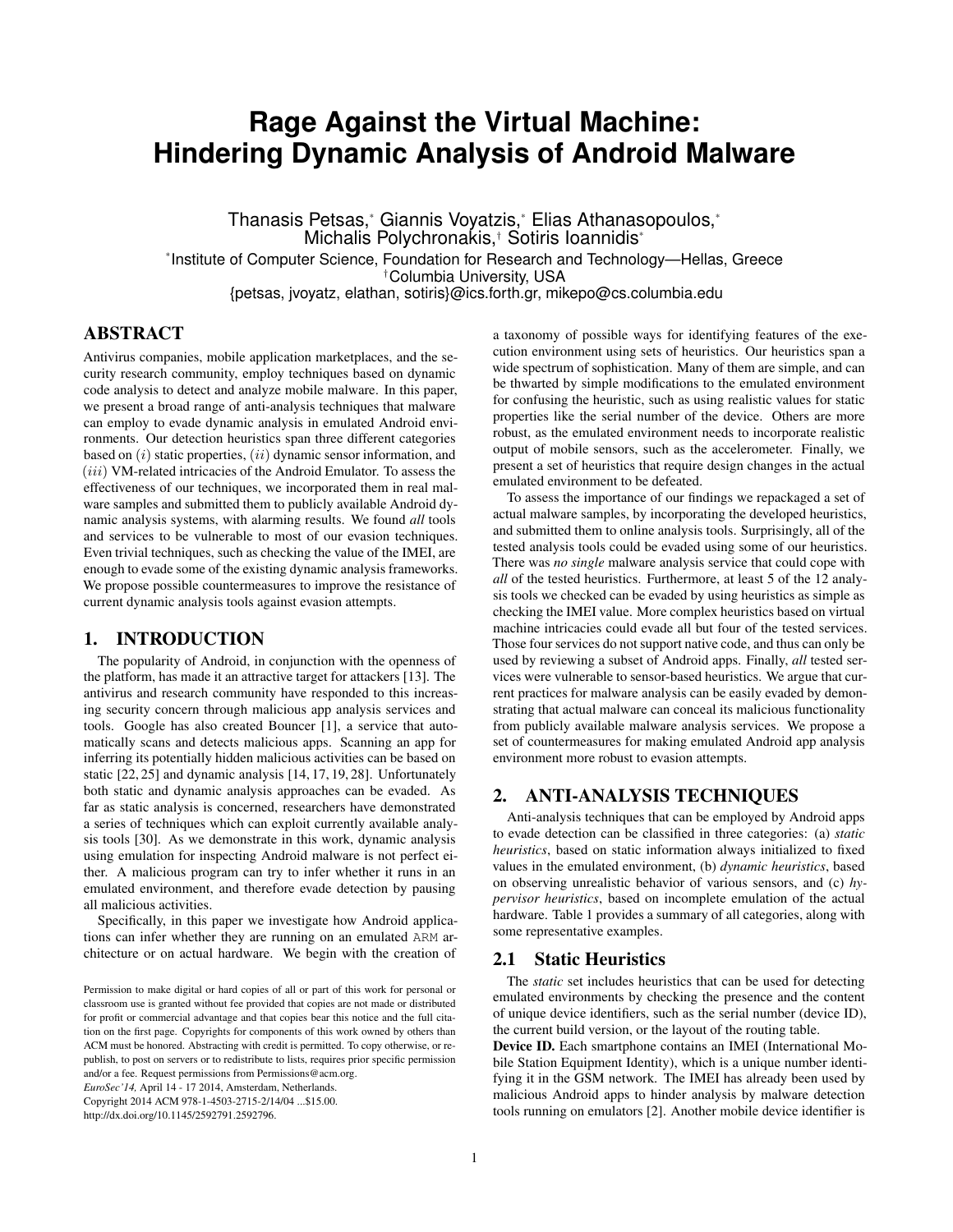<span id="page-1-0"></span>

| Category      | Type                                | <b>Examples</b>                                |
|---------------|-------------------------------------|------------------------------------------------|
| <b>Static</b> | Pre-initialized static information  | IMEI has a fixed value, routing table is fixed |
| Dynamic       | Dynamic information does not change | Sensors produce always the same value          |
| Hypervisor    | VM instruction emulation            | Native code executes differently               |

Table 1: A summary of the main types of VM detection heuristics that can be used by mobile malware, along with representative examples.

the IMSI (International Mobile Subscriber Identity), which is associated with the SIM card found in the phone. Our simplest evasion heuristics are based on checking these identifiers, e.g., whether the IMEI is equal to null, which is true for the default configuration of Android Emulator. We will refer to this kind of heuristics using the abbreviation **idH**.

Current build. Another way to identify emulated environments is by inspecting information related to the current build, as extracted from system properties. For instance, the Android SDK provides the public class Build, which contains fields such as PRODUCT, MODEL, and HARDWARE, that can be examined in order to detect if an application is running on an emulator. For example, a default Android image on an emulator has the PRODUCT and MODEL fields set to google\_sdk, and the HARDWARE field set to goldfish. We have implemented a number of heuristics based on this kind of checks, to which we refer as **buildH**.

Routing table. An emulated Android device by default runs behind a virtual router within the 10.0.2/24 address space, isolated from the host machine's network. The emulated network interface is configured with the IP address 10.0.2.15. The configured gateway and DNS servers have also specific values. We use these networking properties as another detection heuristic. Specifically, the heuristic checks listening sockets and established connections (through /proc/net/tcp), and attempts to find a port number associated with addresses 10.0.2.15 and 0.0.0.0, as an indication of an emulated environment. We refer to this heuristic as **netH**.

## 2.2 Dynamic Heuristics

Mobile phones are equipped with a variety of sensors, including an accelerometer, gyroscope, GPS, gravity sensor, etc. Essentially, these sensors output values based on information collected from the environment, and therefore simulating them realistically is a challenging task. The existence of sensors is a key difference between smartphones and conventional computing systems. The increasing number of sensors on smartphones presents new opportunities for the identification of actual mobile devices, and thus for the differentiation and detection of emulators. For instance, there are studies focused on smartphone fingerprinting based on sensor flaws and imperfections [\[3,](#page-5-10) [20\]](#page-5-11). Such fingerprinting approaches can be leveraged for the detection of emulated environments.

By default, the Android emulator cannot simulate device movements; this can be achieved through additional sensor simulators [\[4\]](#page-5-12). Current builds of the Android Emulator also support partially or not at all simulation of other types of sensors. In our testing of the available simulated sensors, we found that they generated the same value at equal time intervals equal in average to 0.8 second with negligible standard deviation (equals to 0.003043). The CDF of the intervals between accelerometers' events as observed in an Android Emulator running for a couple of minutes is shown in Figure [1.](#page-1-1) We found that the CDF for the rest of the sensors in Android Emulator follows a similar pattern. We implemented our sensor-based heuristics by taking advantage of the SensorManager [\[5\]](#page-5-13) class of the Android API. We developed an Android Activity that attempts to register a sensor listener to monitor its output values using the following approach. First, we try to register a sensor listener. If the

<span id="page-1-1"></span>

Figure 1: The CDF of the intervals between accelerometers' events as observed in an Android Emulator running for a few minutes.

registration fails, then the execution probably takes place in an emulated environment (except in the case of an actual device that does not support the specific sensor). Otherwise, if sensor registration is successful, then we check the onSensorChanged callback method, which is called when sensor values change. If the sensor values or time intervals observed are the same between consecutive calls of this method, then we assume that the app is running on an emulated environment and we unregister the sensor listener. We implemented this sensor-based heuristic for the accelerometer (**accelH**), magnetic field (**magnFH**), rotation vector (**rotVecH**), proximity (**proximH**), and gyroscope (**qurosH**) sensors.

# 2.3 Hypervisor Heuristics

Identifying QEMU scheduling. Our first hypervisor heuristic is related to QEMU scheduling [\[26\]](#page-5-14), and the fact that QEMU does not update the virtual program counter (PC) at every instruction execution for performance reasons. As translated instructions are executed natively, and increasing the *virtual* PC needs an additional instruction, it is sufficient and faster to increase the virtual PC only when executing instructions that break linear execution, such as branch instructions. This means that if a scheduling event occurs during the execution of a basic block, it would be impossible for the virtual PC to be reconstructed. For this reason, scheduling in a QEMU environment happens only *after* the execution of a basic block, and never within its execution.

A proof of concept QEMU BT detection technique based on a histogram of the scheduling addresses of a thread has already been implemented [\[26\]](#page-5-14). In a non-emulated environment, a large set of various scheduling points will be observed, as scheduling can happen at an arbitrary time, whereas in an emulated environment, only a specific scheduling point is expected to be seen, at the beginning of a basic block, as scheduling happens after the execution of a complete basic block. We have implemented this technique and used it in our experiments as an extra heuristic, abbreviated as **BTdetectH**. In Figure [2,](#page-2-0) we show the different behaviors of scheduling points by running this detection heuristic on an Android Emulator and on a real device.

Identifying QEMU execution using self-modifying code. As a second heuristic, we implemented a novel QEMU detection technique (we call **xFlowH**) based on the fact that QEMU tracks modi-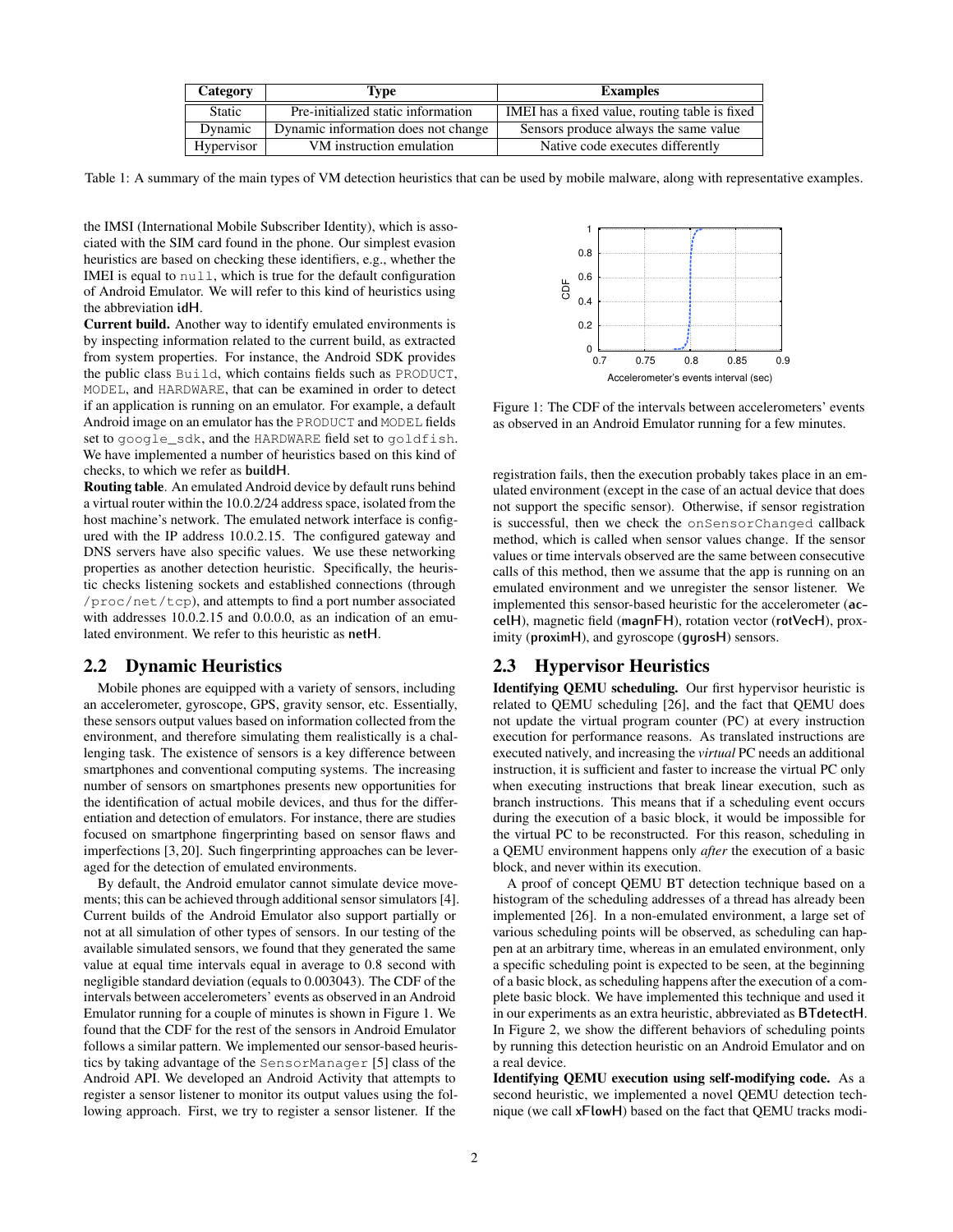<span id="page-2-0"></span>

Figure 2: Due to optimizations, QEMU does not update the virtual PC on every instruction execution, and therefore many of the scheduling events that can take place are not exhibited on an emulated environment.

fications on code pages. $<sup>1</sup>$  $<sup>1</sup>$  $<sup>1</sup>$  The technique is based on incurring vari-</sup> ations in execution flows between an emulator and a real device through self-modifying code.

ARM processors include two different caches, one for instructions accesses (I-Cache) and one for data accesses (D-Cache) [\[18\]](#page-5-15). Harvard architectures (like ARM) do not ensure coherence between I-Cache and D-Cache. Therefore, the CPU may execute an old (possibly invalid) piece of code after a newly one has already been written in main memory. This issue can be resolved by enforcing consistency between the two caches, which can be achieved through two operations: (a) *cleaning* main memory, so as the newly written code lying in the D-Cache to be moved into main memory; and (b) invalidating the I-Cache so that it can be repopulated with the new content of the main memory. In native Android code, this can be done through the cacheflush function, which carries out the above operations through a system call.

We implemented an example of self-modifying (native) code that uses a memory segment with write and execute rights which is overwritten several times, in a loop, with the content (code) of two different functions, f1 and f2, alternately. After each code patch, we run the code of this segment, which in turn runs either f1 or f2. These are two simple functions which both append their name at the end of a global string variable, so that the function call sequence can be inferred. To achieve an alternating call sequence, we have to synchronize the caches through a cacheflush call as described previously.

We ran this code, along with the extra calls for cache synchronization after each patch, on a mobile device and on the emulator, with the same results—each execution produced a consistent function call sequence as determined by the loop. Then, we performed the same experiment, but this time excluded the cacheflush calls. As expected, on the mobile device we observed a random call sequence for each run. As the caches are not synchronized before each call, the I-Cache may contain stale instructions because it is not explicitly invalidated. Interestingly, we found that this does not happen on the emulator. Instead, the call sequence was exactly the same as in the first case, when the caches were consistent before each function call. This behavior is expected, as QEMU discards its translated block for the previous version of the code, and retranslates the newly generated code, as it tracks modifications on code pages and ensures that the generated code always matches the target instructions in memory [\[16\]](#page-5-16).

<span id="page-2-2"></span>

| Family            | Package name                     | <b>Heuristic</b> | <b>Description</b> |
|-------------------|----------------------------------|------------------|--------------------|
| <b>BadNews</b>    | ru.blogspot. playsib.savageknife | magnFH           | Data extrusion     |
| <b>BaseBridge</b> | com.keji.unclear                 | accelH           | Root exploit       |
| <b>B</b> gserv    | com.android. vending.sectool.v1  | netH             | Bot activity       |
| DroidDream        | com.droiddream. bowlingtime      | qurosH           | Root expoit        |
| DroidKungFu       | com.atools.cuttherope            | rotVecH          | Root exploit       |
| FakeSMS Installer | net.mwkekdsf                     | proximH          | SMS trojan         |
| Geinimi           | com.sgg.sp                       | buildH           | Bot avtivity       |
| <b>Zsone</b>      | com.mj.iCalendar                 | idH              | SMS trojan         |
| JiFake            | android.packageinstaller         | <b>BTdetectH</b> | SMS trojan         |
| Fakemart          | com.android.blackmarket          | xFlowH           | SMS trojan         |

Table 2: Malware samples used for our study.

# <span id="page-2-3"></span>3. IMPLEMENTATION

We have implemented the heuristics described in Section [2](#page-0-0) using the Android SDK. For **BTdetectH** and **xFlowH**, we used the Java Native Interface (JNI) to invoke the native code that implements the functionality of each heuristic. We developed a simple Android application (test app) that runs our heuristics in the background, and for each one collects information about its effectiveness. The collected data is sent to an HTTP server to be stored in a local database. Moreover, we incorporated our heuristics in a set of well known Android malicious apps. For this purpose, we used Smali/Baksmali [\[7\]](#page-5-18) along with Apktool [\[8\]](#page-5-19), which we used for disassembling and reassembling process. The incorporation of our heuristics in malicious apps was done by patching the Smali Dalvik bytecode (generated by the disassembly process) with the Smali code of each heuristic, which was previously extracted from our developed test app. Each malicious app was modified to carry one of the implemented heuristics, as listed in Table [2.](#page-2-2) At first, we ran each original sample as is, both on the emulator and on a real device, and observed through the logcat command of Android logging system the initial spawned Android activities and services. Afterwards, we patched these components with one of the heuristics, which, depending on the detection result, decides whether to continue the execution of the component or not.

We tested the repackaged applications both on multiple emulators and actual devices to make sure that the malicious behavior is triggered only when the execution happens on a real device. Note that apart from the above changes in the produced code of malicious apps, no other additions are needed in any other parts of the APK files, except for the following cases. The **idH** heuristic requires the READ\_PHONE\_STATE permission explicitly declared in the Android Manifest file, to be able to retrieve information about the phone state. For the **BTdetectH** and **xFlowH** heuristics, a new folder named lib needs to be created inside the top level directory containing the desired native code in the form of shared libraries.

#### 4. EXPERIMENTAL EVALUATION

In this section, we present the results of our evaluation regarding the effectiveness of the heuristics we presented in Section [2.](#page-0-0) Each heuristic was added in real malware and analyzed with various dynamic analysis services and tools. For each case, we record which of the heuristics managed to detect the emulated environment and which failed. We first describe the malware dataset and the dynamic analysis services we used, then proceed with a summary of our methodology, and finally present and discuss our findings.

#### 4.1 Data and Tools

Malware Samples. We patched a number of well known Android malicious apps with the code of our detection techniques using the process described in Section [3.](#page-2-3) We used 10 samples from different malware families with distinct capabilities, including root ex-

<span id="page-2-1"></span><sup>&</sup>lt;sup>1</sup> A similar heuristic has been developed independently and concurrently with this work [\[6\]](#page-5-17). At the time of writing, that work does not include any evaluation of the heuristic with real-world analysis tools and services.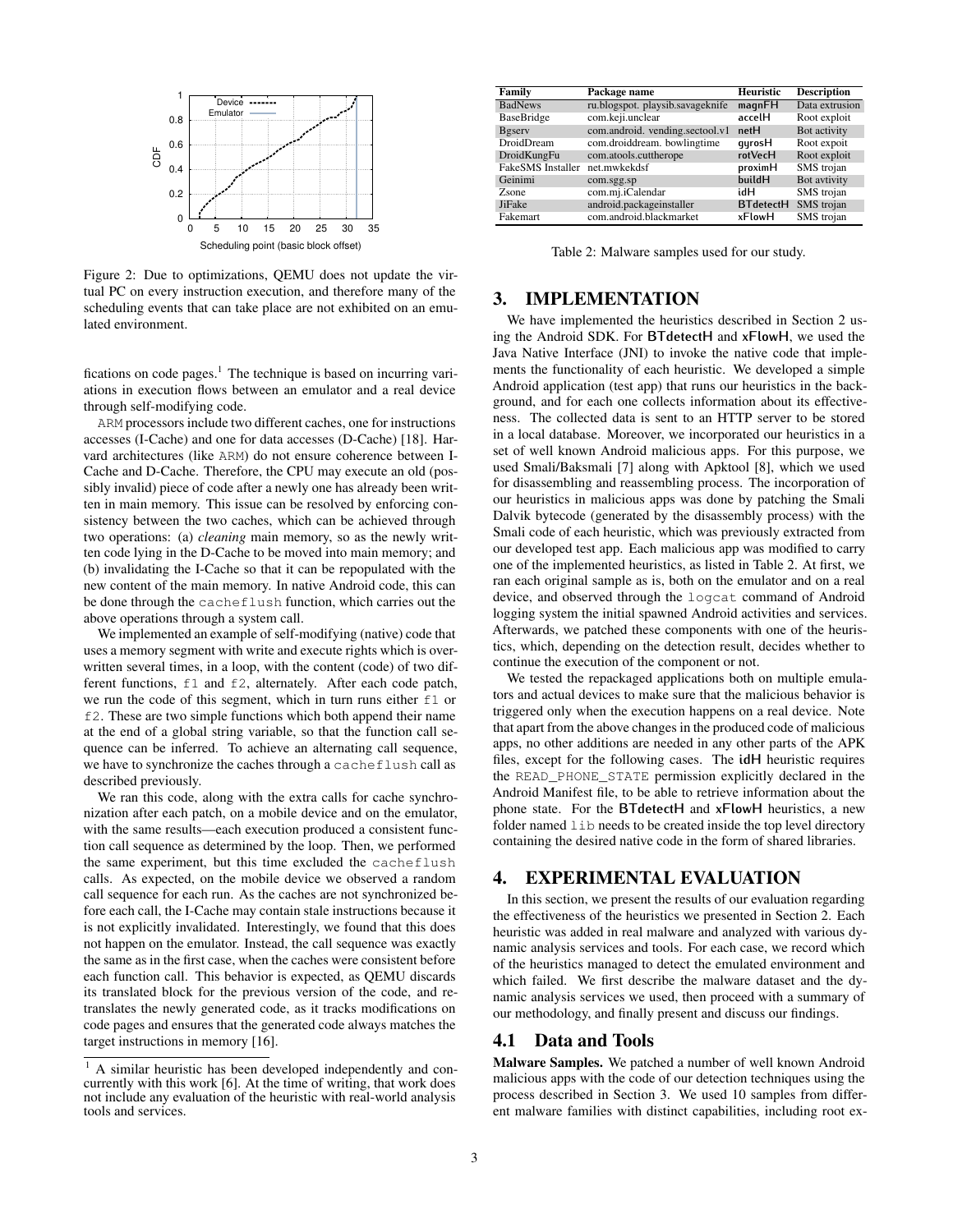<span id="page-3-0"></span>

| <b>Type Tool</b> |                                                                                                                                                                                                                                                                                                                                                                                                                                                                                         | <b>Web Page</b>                          |
|------------------|-----------------------------------------------------------------------------------------------------------------------------------------------------------------------------------------------------------------------------------------------------------------------------------------------------------------------------------------------------------------------------------------------------------------------------------------------------------------------------------------|------------------------------------------|
|                  | $\sqrt{\text{wV}}^{\text{p} \cdot \text{p} \cdot \text{p} \cdot \text{p} \cdot \text{p} \cdot \text{p} \cdot \text{p} \cdot \text{p} \cdot \text{p} \cdot \text{p} \cdot \text{p} \cdot \text{p} \cdot \text{p} \cdot \text{p} \cdot \text{p} \cdot \text{p} \cdot \text{p} \cdot \text{p} \cdot \text{p} \cdot \text{p} \cdot \text{p} \cdot \text{p} \cdot \text{p} \cdot \text{p} \cdot \text{p} \cdot \text{p} \cdot \text{p} \cdot \text{p} \cdot \text{p} \cdot \text{p} \cdot \$ | http://code.google.com/p/droidbox/       |
|                  | DroidScope                                                                                                                                                                                                                                                                                                                                                                                                                                                                              | http://code.google.com/p/decaf-platform/ |
|                  |                                                                                                                                                                                                                                                                                                                                                                                                                                                                                         | wiki/DroidScope                          |
|                  | TaintDroid                                                                                                                                                                                                                                                                                                                                                                                                                                                                              | http://appanalysis.org/                  |
|                  | Andrubis                                                                                                                                                                                                                                                                                                                                                                                                                                                                                | http://anubis.iseclab.org/               |
|                  | <b>SandDroid</b>                                                                                                                                                                                                                                                                                                                                                                                                                                                                        | http://sanddroid.xjtu.edu.cn/            |
|                  | ApkScan                                                                                                                                                                                                                                                                                                                                                                                                                                                                                 | http://apkscan.nviso.be/                 |
|                  | $\int_{\gamma}$ Visual Threat                                                                                                                                                                                                                                                                                                                                                                                                                                                           | http://www.visualthreat.com/             |
|                  | Tracedroid                                                                                                                                                                                                                                                                                                                                                                                                                                                                              | http://tracedroid.few.vu.nl/             |
|                  | CopperDroid                                                                                                                                                                                                                                                                                                                                                                                                                                                                             | http://copperdroid.isg.rhul.ac.uk/       |
|                  |                                                                                                                                                                                                                                                                                                                                                                                                                                                                                         | copperdroid/                             |
|                  | <b>APK</b> Analyzer                                                                                                                                                                                                                                                                                                                                                                                                                                                                     | http://www.apk-analyzer.net/             |
|                  | ForeSafe                                                                                                                                                                                                                                                                                                                                                                                                                                                                                | http://www.foresafe.com/                 |
|                  |                                                                                                                                                                                                                                                                                                                                                                                                                                                                                         | Mobile Sandboxhttp://mobilesandbox.org/  |

Table 3: Android malware analysis tools and services used in our evaluation.

<span id="page-3-1"></span>**idH buildx** nett<sup>X</sup> accelt<sup>X</sup> magnFLA **rot**Vect1 **proximity** autosth BT detect N **xFlowH** DroidBox ✓ ✗ ✗ ✗ ✗ ✗ ✗ ✗ *JNI NS JNI NS* DroidScope ✗ ✗ ✗ ✗ ✗ ✗ ✗ ✗ ✗ ✗ TaintDroid ✗ ✗ ✗ ✗ ✗ ✗ ✗ ✗ *JNI NS JNI NS* Andrubis │✓ *╳ × × × × × × × ×* × SandDroid ✓ ✗ ✗ ✗ ✗ ✗ ✗ ✗ ✗ ✗ ApkScan ✓ ✗ ✗ ✗ ✗ ✗ ✗ ✗ *JNI NS JNI NS* VisualThreat *x x x x x x x x x*<br>Tracedroid *x x x x x x x x x x*<br>CopperDroid *x x x x x x x x x x x* Tracedroid X *x x x x x x x x x*<br>CopperDroid X *x x x x x x x x x* CopperDroid | *x x x x x x x x*<br>Apk Analyzer | ∠ ∠ ∠ *x x x x x* x Apk Analyzer | ✓ ✓ ✓ *メ ヾ ヾ ヾ ヾ ヾ ヾ ヾ ヾ ヾ* ヾ *ヾ* ForeSafe ✗ ✗ ✗ ✗ ✗ ✗ ✗ ✗ ✗ ✗ Mobile Sandbox ✓ ✗ ✗ ✗ ✗ ✗ ✗ ✗ *JNI NS JNI NS*

Table 4: Resilience of Android dynamic analysis tools against VM evasion techniques. "✓" indicates *resilient*, "✗" indicates *vulnerable* and "*JNI NS*" indicates lack of support for JNI.

ploits, sensitive information leakage, SMS trojans, and so on. All tested samples are publicly available and are part of the Contagio Minidump [\[9\]](#page-5-20). Table [2](#page-2-2) provides a summary of the set of malware samples used, along with the heuristics used in each case.

Dynamic Analysis Services. The Android dynamic analysis services and tools used in our evaluation are listed in Table [3.](#page-3-0) We used both standalone tools available for download and local use, as well as online tools which analyze submitted samples online.

We used three popular open source Android app analysis tools: DroidBox [\[10\]](#page-5-21), DroidScope [\[35\]](#page-5-22), and TaintDroid [\[21\]](#page-5-23). All three tools execute Android applications in a virualized environment and produce analysis reports. DroidBox offers information about about incoming/outgoing traffic, read/write operations, services invoked, circumvented permissions, SMS sent, phone calls made, etc. Droid-Scope performs API-level as well as OS-level profiling of Android apps and provides insight about information leakage. TaintDroid is capable of performing system-wide information flow tracking from multiple sources of sensitive data in an efficient way.

In addition to standalone tools, we also used publicly available online services that dynamically analyze Android apps, briefly described below. Andrubis [\[14\]](#page-5-4) performs both static and dynamic analysis on unwanted Android apps. SandDroid performs permission/component analysis as well as malware detection/classification analysis. ApkScan provides information including file accesses, network connections, phone calls, SMS sent, information leakage, and cryptographic activities. VisualThreat provides information spanning from network activity and data leakage to malware family detection through API correlation. TraceDroid emulates some actions, when analyzing apps, such as user interaction, incoming calls, SMS messages, which can reveal malicious intents. Copper-Droid [\[31\]](#page-5-24) is built on top of QEMU and performs out-of-the-box dynamic analysis (both OS-level and API-level) of Android malware. APK Analyzer, ForeSafe and Mobile Sandbox [\[33\]](#page-5-25) are also dynamic analysis services, which inspect mobile malware by following similar approaches as the previously mentioned tools.

#### 4.2 Methodology

To evaluate the effectiveness of our heuristics, we follow two different approaches. In the first approach we submit an application sample that incorporates *all* of the heuristics, as described in Section [3,](#page-2-3) to each online service of our set. During the analysis, the application tests the effectiveness of the heuristics by trying them all sequentially for inferring if the execution environment is emulated or not. For each heuristic tried, the app communicates the result to an HTTP server. After that, we are able to ascertain which of the heuristics were effective on identifying a virtualized environment and which were not.

In order to perform a more realistic analysis and demonstrate how such heuristics can complicate the work of various dynamicanalysis tools from drawing correct conclusions, we follow a different approach. We modify actual malicious apps so as to incorporate one of the heuristics, following the process described in Section [3,](#page-2-3) and we submit both the original sample and the repackaged one to each service. Then, we collect the generated reports and compare them to find differences in the observed behaviors.

# 4.3 Evasion Results

The results of our evaluation are summarized in Table [4.](#page-3-1) The first three rows correspond to standalone analysis tools, and the rest to online analysis services. We next describe our key findings based on the collected results.

Finding 1. *All the studied dynamic analysis tools and services are vulnerable to five or more heuristics.* As we can see in Table [4,](#page-3-1) all the tools we tested can be easily evaded using just one of the proposed heuristics. Specifically, only 6 out of the 12 tools are resilient to our simplest static heuristic **idH**, which checks the IMEI of the device. We also found that only one analysis service, Apk Analyzer, is resilient to all of the static heuristics. In addition, all of the services are vulnerable to all of the dynamic heuristics, which are based on using the sensors of the device, as well as the hypervisor heuristics that take advantage of QEMU code generation intricacies. Note that four tools (DroidBox, TaintDroid, ApkScan, Apk Analyzer) do not support the execution of native code at all, which means that we could not test the effectiveness of the hypervisor heuristics on them. We were able to infer that through the exception messages thrown when our test app attempted to load native code through JNI. All these messages were included in the HTTP request carrying the results.

Finding 2. *All analysis tools failed to correctly infer the malicious behavior of the repackaged malware samples.* We compared all reports produced by all of our studied tools manually (both offline and online ones) following our second evaluation approach, and observed that the results are consistent with those found by our first methodology. That is, the repackaged samples integrating a specific heuristic managed to hide their malicious behavior successfully, and went unnoticed from the tools previously found vulnerable to the same heuristic. We were able to validate this from the reduced number of the observed incidents and activities, as well as from the reduced network traffic observed.

Finding 3. *All of the studied online analysis services can be fingerprinted based on inferred information about their execution environment*. During our analysis, we did not receive any requests with results from three of the online analysis services (CopperDroid, Vi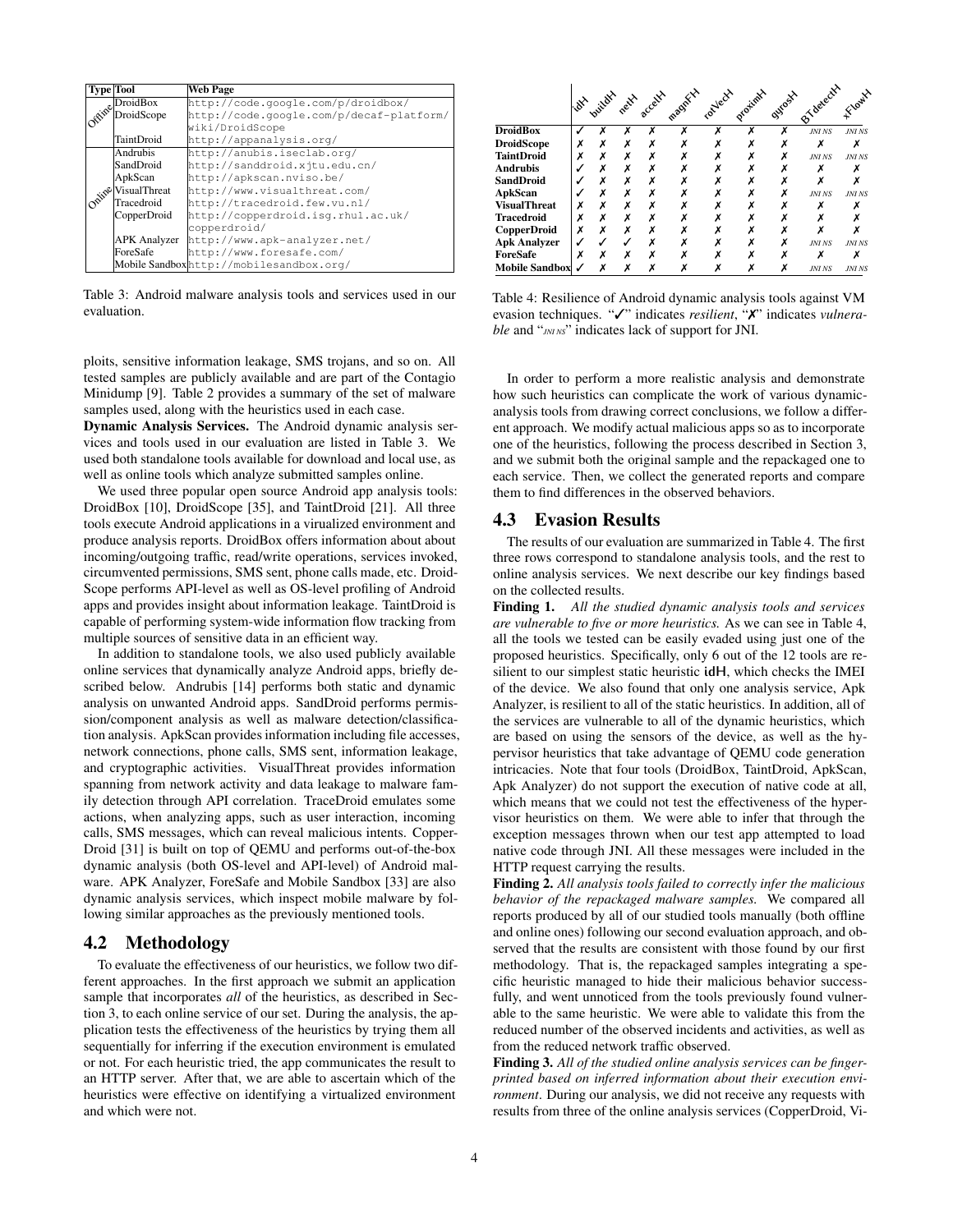sual Threat, and APK Analyzer) when following the first approach. Apparently, those tools analyze apps in an environment with network connectivity disabled. Nonetheless, we observed that if an application attempted to write a file during the analysis process then the filename was reflected on the results page of all these tools. Thus, we used this trick in order to test the effectiveness of our heuristics by creating files with special filenames, which indicate if a particular heuristic was successful or not. So, by using this approach, we found that we are able to infer information about the environment, i.e., the Build information, which can be further used for services fingerprinting.

Finding 4. *Only one of the studied tools provides information about VM evasion attempts.* We found, by analyzing the reports generated by each analysis tool, that only Apk Analyzer has the feature of detecting evasion behavior in the submitted samples, and generates relevant alerts in the generated reports (for example we observed the message: *"May tried to detect the virtual machine to hinder analysis"*). Moreover, it reports the ways used to find the evasion behavior. For example for the repackaged samples containing the **idH** and **buildH** heuristics, it mentions the VM artifact strings found in memory during the execution of the sample. Moreover, the **netH** heuristic was also not effective on this service as the default IP address of the network interface used on Android Emulator was modified from 10.0.2.15 to be 192.168.0.24. Nonetheless, our **netH** heuristic can be improved if it is changed so as to search for an arbitrary IP address and the 0.0.0.0 one to be associated with the ADB port in /proc/net/tcp interface.

Although Apk Analyzer was found resilient to all of our static heuristics, this was not the case for the dynamic heuristics. Indeed, we found that using at least one dynamic heuristic, i.e., **accelH**, into a repackaged sample is sufficient in order to hide its behavior from Apk Analyzer. Furthermore, we observed that for all the repackaged samples equipped with dynamic heuristics, Apk Analyzer did not produce alerts related with VM detection attempts.

# 5. COUNTERMEASURES

Mobile malware with VM detection capabilities can pose a significant threat, since it is possible to evade detection and therefore nullify the work of dynamic analysis tools that run on emulators. Moreover, Google bouncer, which is the official tool used in order to detect malicious applications that are about to be published in Google Play, is based on dynamic analysis conducted in the default emulated environment of Android on top of QEMU. Google Bouncer is also vulnerable to environment detection techniques [\[11\]](#page-5-26). In this section we propose a set of defenses that can be applied in the current emulated environment of Android so as to make it more realistic.

Emulator Modifications. The Android Emulator can be modified easily in order to be resistant to our proposed static heuristics. Mobile device identifiers such as IMEI and IMSI which are used from our **idH** heuristic are all configurable in Android emulator. By looking at the Telephony Manager service in the Android Emulator's source code and through code analysis, one can find the place where the modem device is emulated, which is implemented as part of QEMU [\[12\]](#page-5-27). Thus the IMEI, IMSI, as well as other features can be modified to make the emulator resemble to a real device. The **buildH** heuristic that uses the information of the current build can be easily deceived by modifying the build properties loaded by Android Emulator. These properties are defined in the build.prop file of Android Emulator's source code. Finally, the default network properties of Android Emulator can be modified to provide protection against **netH** as Apk Analyzer does.

Realistic Sensor Event Simulation. Our second set of heuristics, the dynamic heuristics, are based on the variety of sensors that a mobile device supports. As already mentioned, Android Emulator supports trivially detectable sensor simulation, with sensor events occurring at precise intervals and the produced values not changing between consecutive events. All the dynamic heuristics (**accelH**, **magnFH**, **rotVecH**, **proximH** and **gyrosH**) are based on this behavior. In order to make all dynamic heuristics ineffective, better sensor simulation is required. Nonetheless, realistic simulation of such hardware components is challenging and requires in-depth knowledge of both the range of values that these devices can produce, as well as realistic user interaction patterns. In this context, external software simulators [\[4\]](#page-5-12) could be used or record-and-replay approaches [\[23\]](#page-5-28), in order to simulate sensor data at real time as an additional component of the Android Emulator.

Accurate Binary Translation. Binary translation used by QEMU, on which the **BTdetectH** heuristic is based, is an essential operation of the Android Emulator, in which each ARM instruction is translated into the x86 equivalent in order to be able to run on the x86-based host machine. **BTdetectH** is based on a fundamental operation of the Android Emulator, as already discussed in Section [2,](#page-0-0) and is not trivial to change it. One way to remedy this issue is by making the binary translation process of QEMU more accurate to the real execution used in the CPU of a device. That is, the virtual program counter has to be always updated after an instruction, as happens when instructions are getting executed in a CPU. Thus, this requires revision and expansion of the current binary translation operation in QEMU. On the other hand, this approach would end up producing a higher execution overhead, making QEMU, and consequently the Android Emulator, easily detectable (e.g., by comparing the different execution times that could be observed in an emulator and in a real device for specific operations).

Hardware-Assisted Virtualization. Another way to cope with the above issue is to use hardware-assisted virtualization, which is based on architectural support that facilitates building a virtual machine monitor and allows guest OSes to run in isolation. For example, the upcoming hardware-assisted ARM virtualization technology [\[15\]](#page-5-29) can be used to avoid the process of binary translation and the problems associated with it. By replacing instruction emulation (QEMU) with such technology, **BTdetectH** and **xFlowH** heuristics which are based on VM intricacies would become ineffective.

Hybrid Application Execution. Furthermore, another solution to our hypervisor heuristics would be to use real mobile devices to execute applications that contain native code. Both these two heuristics (**BTdetectH** and **xFlowH**) require native code execution in order to act. Hybrid application execution would be the most secure and efficient way for a dynamic analysis tool against all the suggested evasion heuristics. That is, application bytecode can run in a patched version of Android Emulator shielded with all protection measures described above; when an application is attempting to load and run native code, then the execution of the native code can be forwarded and take place on a real device.

# 6. RELATED WORK

Rastogi et al. [\[30\]](#page-5-8), evaluated the top commercial anti-malware products available for Android devices against various obfuscation techniques. Based on their results, all tested products were found to be vulnerable to common obfuscation techniques. Their study was based on *static analysis* tools. In contrast, we followed a similar approach to evaluate *dynamic analysis* tools for Android. Sawar et al. [\[32\]](#page-5-30), argue that dynamic taint tracking is ineffective for the detection of privacy leaks in malicious Android apps, and implemented a set of attacks against TaintDroid that a malware could